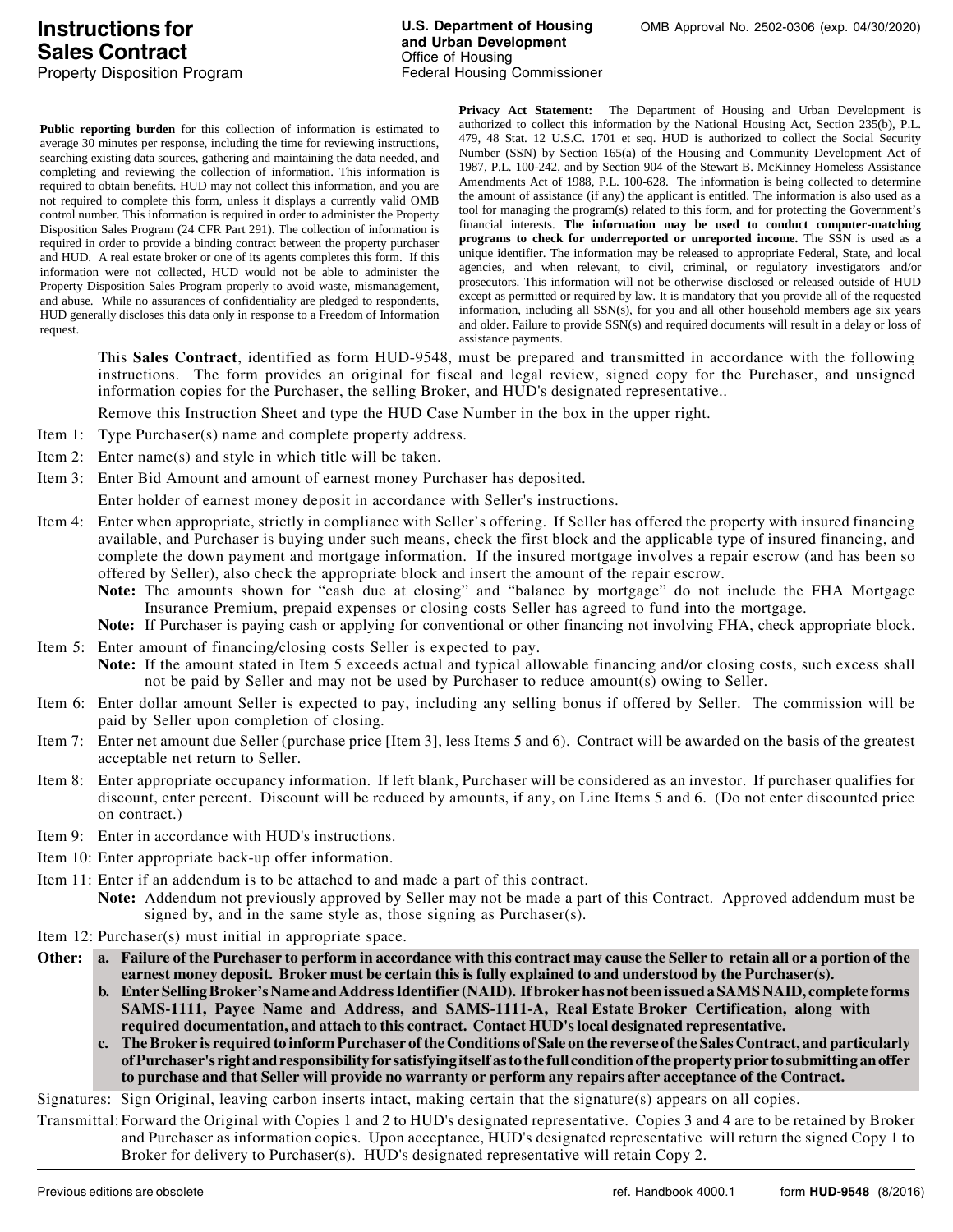|                                     | <b>Sales Contract</b>                                                                                         | U.S. Department of Housing and Urban Development<br>Office of Housing |                                                                                                                                                                                                                                                                                                                                                                                                                                                                                                                                                                                                                                                                                                                                                                                                                    |  |                                   |  |
|-------------------------------------|---------------------------------------------------------------------------------------------------------------|-----------------------------------------------------------------------|--------------------------------------------------------------------------------------------------------------------------------------------------------------------------------------------------------------------------------------------------------------------------------------------------------------------------------------------------------------------------------------------------------------------------------------------------------------------------------------------------------------------------------------------------------------------------------------------------------------------------------------------------------------------------------------------------------------------------------------------------------------------------------------------------------------------|--|-----------------------------------|--|
| <b>Property Disposition Program</b> |                                                                                                               | Federal Housing Commissioner                                          |                                                                                                                                                                                                                                                                                                                                                                                                                                                                                                                                                                                                                                                                                                                                                                                                                    |  | HUD Case No.                      |  |
|                                     | 1. $I(We)$ ,                                                                                                  |                                                                       | (Purchaser(s)) agree to purchase on the terms set forth herein, the following property, as more particularly                                                                                                                                                                                                                                                                                                                                                                                                                                                                                                                                                                                                                                                                                                       |  |                                   |  |
|                                     |                                                                                                               |                                                                       | described in the deed conveying the property to the Secretary of Housing and Urban Development:                                                                                                                                                                                                                                                                                                                                                                                                                                                                                                                                                                                                                                                                                                                    |  |                                   |  |
|                                     | (street number, street name, unit number, if applicable, city, county, State)                                 |                                                                       |                                                                                                                                                                                                                                                                                                                                                                                                                                                                                                                                                                                                                                                                                                                                                                                                                    |  |                                   |  |
|                                     |                                                                                                               |                                                                       | 2. The Secretary of Housing and Urban Development (Seller) agrees to sell the property at the price and terms set forth herein, and to prepare a deed<br>containing a covenant which warrants against the acts of the Seller and all claiming by, through or under him. Title will be taken in the following                                                                                                                                                                                                                                                                                                                                                                                                                                                                                                       |  |                                   |  |
|                                     |                                                                                                               |                                                                       | 3. The agreed purchase price of the property is $\ldots$ $\ldots$ $\ldots$ $\ldots$ $\ldots$ $\ldots$ $\ldots$ $\ldots$ $\ldots$ $\ldots$ $\ldots$ $\ldots$ $\ldots$ $\ldots$ $\ldots$ $\ldots$ $\ldots$ $\ldots$ $\ldots$ $\ldots$ $\ldots$                                                                                                                                                                                                                                                                                                                                                                                                                                                                                                                                                                       |  |                                   |  |
|                                     |                                                                                                               |                                                                       | Purchaser has paid \$                                                                                                                                                                                                                                                                                                                                                                                                                                                                                                                                                                                                                                                                                                                                                                                              |  |                                   |  |
|                                     |                                                                                                               |                                                                       | to pay the balance of the purchase price, plus or minus prorations, at the time of closing, in cash to Seller. The                                                                                                                                                                                                                                                                                                                                                                                                                                                                                                                                                                                                                                                                                                 |  |                                   |  |
|                                     |                                                                                                               |                                                                       | earnest money deposit shall be neld by $\overline{y}$ and $\overline{y}$ and $\overline{z}$ and $\overline{z}$ are $\overline{z}$ and $\overline{z}$ are $\overline{z}$ are $\overline{z}$ are $\overline{z}$ are $\overline{z}$ are $\overline{z}$ are $\overline{z}$ are $\overline{z}$ are $\overline{z}$ are                                                                                                                                                                                                                                                                                                                                                                                                                                                                                                   |  |                                   |  |
|                                     |                                                                                                               |                                                                       | down payment of \$                                                                                                                                                                                                                                                                                                                                                                                                                                                                                                                                                                                                                                                                                                                                                                                                 |  |                                   |  |
|                                     |                                                                                                               |                                                                       | \$                                                                                                                                                                                                                                                                                                                                                                                                                                                                                                                                                                                                                                                                                                                                                                                                                 |  |                                   |  |
|                                     | prepaid expenses or closing costs Seller has agreed to fund into mortgage.).                                  |                                                                       |                                                                                                                                                                                                                                                                                                                                                                                                                                                                                                                                                                                                                                                                                                                                                                                                                    |  |                                   |  |
|                                     | Said mortgage involves a repair escrow amounting to \$                                                        |                                                                       |                                                                                                                                                                                                                                                                                                                                                                                                                                                                                                                                                                                                                                                                                                                                                                                                                    |  |                                   |  |
|                                     | $\Box$ Purchaser is paying cash or applying for conventional or other financing not involving FHA.            |                                                                       | 5. Seller will pay reasonable and customary costs, but not more than actual costs, nor more than paid by a typical Seller                                                                                                                                                                                                                                                                                                                                                                                                                                                                                                                                                                                                                                                                                          |  |                                   |  |
|                                     |                                                                                                               |                                                                       | in the area, of obtaining financing and/or closing (excluding broker's commission) in an amount not to exceed  5. \$                                                                                                                                                                                                                                                                                                                                                                                                                                                                                                                                                                                                                                                                                               |  |                                   |  |
|                                     | 6a. Upon sales closing, Seller agrees to pay to the broker identified below a commission (including           |                                                                       |                                                                                                                                                                                                                                                                                                                                                                                                                                                                                                                                                                                                                                                                                                                                                                                                                    |  |                                   |  |
|                                     |                                                                                                               |                                                                       | 6b. If broker identified below is not the broad listing broker, broad listing broker will receive a commission of: >                                                                                                                                                                                                                                                                                                                                                                                                                                                                                                                                                                                                                                                                                               |  | $\underline{6b. }$                |  |
|                                     |                                                                                                               |                                                                       |                                                                                                                                                                                                                                                                                                                                                                                                                                                                                                                                                                                                                                                                                                                                                                                                                    |  | $7.$ \$<br>0.00                   |  |
|                                     | 8. Purchaser is: $\Box$ owner-occupant (will occupy this property as primary residence) $\Box$ investor       |                                                                       |                                                                                                                                                                                                                                                                                                                                                                                                                                                                                                                                                                                                                                                                                                                                                                                                                    |  |                                   |  |
|                                     |                                                                                                               |                                                                       | nonprofit organization $\Box$ public housing agency $\Box$ other government agency. Discount at closing: _______ %<br>Discount will reduced by amounts, if any, listed on Line Items 5 and 6.                                                                                                                                                                                                                                                                                                                                                                                                                                                                                                                                                                                                                      |  |                                   |  |
|                                     |                                                                                                               |                                                                       | 9. Time is of the essence as to closing. The sale shall close not later than __________ days from Seller's acceptance of contract. Closing shall                                                                                                                                                                                                                                                                                                                                                                                                                                                                                                                                                                                                                                                                   |  |                                   |  |
|                                     | be held at the office of Seller's designated closing agent or ___________________                             |                                                                       | 10. If Seller does not accept this offer, Seller $\Box$ may $\Box$ may not hold such offer as a back-up to accepted offer.                                                                                                                                                                                                                                                                                                                                                                                                                                                                                                                                                                                                                                                                                         |  |                                   |  |
|                                     |                                                                                                               |                                                                       | 11. Lead based paint addendum is is in its not attached; Other addendum is is not attached hereto and made part of this contract.                                                                                                                                                                                                                                                                                                                                                                                                                                                                                                                                                                                                                                                                                  |  |                                   |  |
|                                     |                                                                                                               |                                                                       | 12. Should Purchaser refuse or otherwise fail to perform in accordance with this contract, including the time limitation, Seller may, at Seller's sole option,<br>retain all or a portion of the deposit as liquidated damages. The Seller reserves the right to apply the earnest money, or any portion thereof, to any sums<br>which may be owed by the Purchaser to the Seller for rent. Purchaser(s) Initials: Seller's Initials:                                                                                                                                                                                                                                                                                                                                                                              |  |                                   |  |
|                                     |                                                                                                               |                                                                       | 13. This contract is subject to the Conditions of Sale on the reverse hereof, which are incorporated herein and made part of this contract.                                                                                                                                                                                                                                                                                                                                                                                                                                                                                                                                                                                                                                                                        |  |                                   |  |
|                                     |                                                                                                               |                                                                       | Certification of Purchaser: The undersigned certifies that in affixing his/her/its signature to this contract he/she/it understands:<br>(1) all the contents thereof (including the Conditions of Sale) and is in agreement therewith without protest; (2) he/she/it is responsible for<br>satisfying itself as to the full condition of the property; and (3) that Seller will not perform repairs after acceptance of this contract.                                                                                                                                                                                                                                                                                                                                                                             |  |                                   |  |
|                                     | Purchaser(s): (type or print names & sign)                                                                    |                                                                       | Purchaser(s) Address:                                                                                                                                                                                                                                                                                                                                                                                                                                                                                                                                                                                                                                                                                                                                                                                              |  |                                   |  |
|                                     | Purchaser(s) Social Security Number (SSN) or Employer Identification Number (EIN) (include hyphens) Phone No: |                                                                       |                                                                                                                                                                                                                                                                                                                                                                                                                                                                                                                                                                                                                                                                                                                                                                                                                    |  | Date Purchaser(s)Signed Contract: |  |
|                                     | Seller: Secretary of Housing and Urban Development                                                            |                                                                       | $By:$ (type name & title, & sign)                                                                                                                                                                                                                                                                                                                                                                                                                                                                                                                                                                                                                                                                                                                                                                                  |  | Date Contract Accepted by HUD:    |  |
| Χ                                   |                                                                                                               |                                                                       |                                                                                                                                                                                                                                                                                                                                                                                                                                                                                                                                                                                                                                                                                                                                                                                                                    |  |                                   |  |
|                                     | which he/she has executed and filed with Seller.                                                              |                                                                       | <b>Certification of Broker:</b> The undersigned certifies that: (1) neither he/she nor anyone authorized to act for him/her has declined to sell the property<br>described herein to or to make it available for inspection or consideration by a prospective purchaser because of his/her race, color, religion, sex, familial<br>status, national origin, or disability; (2) he/she has both provided and explained to the purchaser the notice regarding use of Seller's closing agent; (3)<br>he/she has explained fully to the purchaser the entire terms of the contract, including Condition B on the reverse hereof; and (4) he/she is in compliance<br>with Seller's earnest money policy as set forth on HUD forms SAMS-1111, Payee Name and Address, and SAMS-1111-A, Real Estate Broker Certification, |  |                                   |  |
|                                     | Broker's Business Name & Address: (for IRS reporting) (include Zip Code)                                      |                                                                       | Broker's EIN or SSN: (include hyphens)                                                                                                                                                                                                                                                                                                                                                                                                                                                                                                                                                                                                                                                                                                                                                                             |  | SAMS NAID:                        |  |

|                                                          |                      | _.  _ .            |
|----------------------------------------------------------|----------------------|--------------------|
|                                                          |                      |                    |
|                                                          | Signature of Broker: | Broker's Phone No: |
|                                                          | $\lambda$            |                    |
| Type or print the name and phone number of sales person: |                      |                    |

| This section for HUD use only. Broker notified of: | Authorizing Signature & Date:         |                  |                      |                        |  |
|----------------------------------------------------|---------------------------------------|------------------|----------------------|------------------------|--|
| Back-Up No.<br>Acceptance                          |                                       |                  |                      |                        |  |
| Return Earnest Money Deposit   X<br>Rejection      |                                       |                  |                      |                        |  |
| Previous editions are obsolete                     | Clear All                             | Print            | ref. Handbook 4000.1 | form HUD-9548 (8/2016) |  |
|                                                    | $\begin{array}{c} \hline \end{array}$ | l no<br><b>F</b> |                      |                        |  |